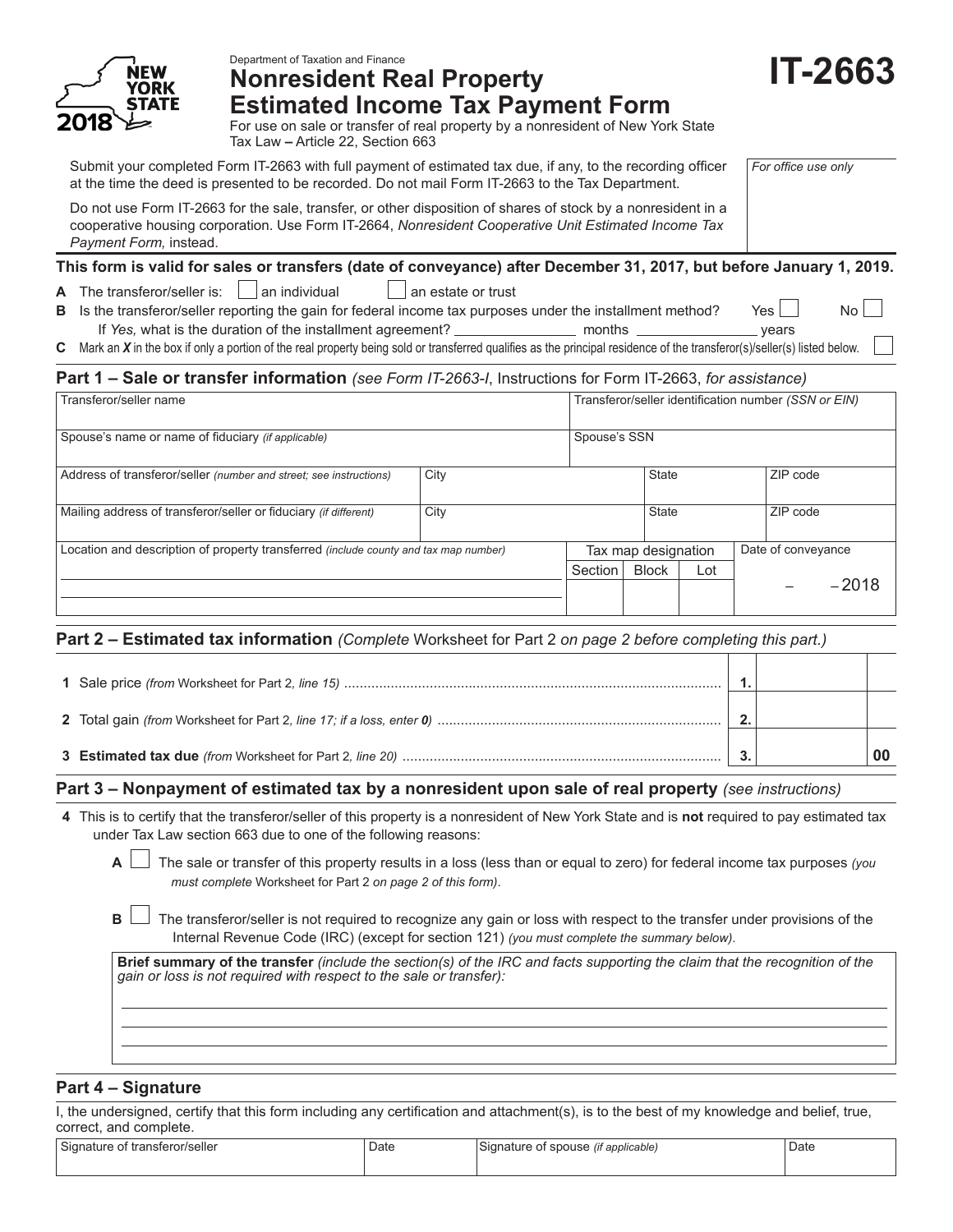## **Worksheet for Part 2**

Use this worksheet to compute your gain or loss on the sale or transfer of the real property. The gain or loss is computed in the same manner as for federal income tax purposes. For more information, see federal Publication 523, *Selling Your* 

*Home*; Publication 544, *Sales and Other Dispositions of Assets*; and Publication 551, *Basis of Assets*. These publications are available on the Internal Revenue Service's website at *www.irs.gov.*

#### **Computation of cost or other basis**

|                                                                                                                                               |      | 5.  |  |
|-----------------------------------------------------------------------------------------------------------------------------------------------|------|-----|--|
| Increases to basis:                                                                                                                           |      |     |  |
|                                                                                                                                               | - 6. |     |  |
|                                                                                                                                               |      |     |  |
| 8 Other (explain)   2009   2010   2020   2021   2021   2021   2021   2021   2021   2021   2021   2021   2021                                  | -8.  |     |  |
|                                                                                                                                               |      |     |  |
|                                                                                                                                               |      | 10. |  |
| Decreases to basis:                                                                                                                           |      |     |  |
|                                                                                                                                               | 11.  |     |  |
| 12 Other (explain)  <br><u> 1980 - Jan Samuel Barbara, político establecer a la provincia de la provincia de la provincia de la provincia</u> | 12.  |     |  |
|                                                                                                                                               |      | 13. |  |
|                                                                                                                                               |      |     |  |
|                                                                                                                                               |      |     |  |

#### **Gain or loss**

|                                                                                                                       | 15. |  |
|-----------------------------------------------------------------------------------------------------------------------|-----|--|
|                                                                                                                       | 16. |  |
| 17 Total gain or loss: Subtract line 16 from line 15. If the amount is a gain (greater than zero), enter here, on the |     |  |
| front page, Part 2, line 2, and continue with line 18. If the amount is a loss (less than or equal to zero), enter 0  |     |  |
| here, on line 20 below, and on the front page, line 2. Complete Part 2, Part 3, and Form IT-2663-V on page 3.   17.   |     |  |
|                                                                                                                       |     |  |

#### **Estimated tax due**

| 18. Enter the gain from line 17 (if only a portion of the gain from line 17 is subject to tax, see instructions below)  18. |                |       |
|-----------------------------------------------------------------------------------------------------------------------------|----------------|-------|
|                                                                                                                             | $^{\circ}$ 19. | .0882 |
| 20 Estimated tax due (Multiply line 18 by line 19, and round to the nearest whole dollar; enter here and on the front page, |                |       |
| Part 2, line 3. Complete Form IT-2663-V, Nonresident Real Property Estimated Income Tax Payment Voucher, on page 3.) 20.    |                | 00    |

## **Specific instructions for Worksheet for Part 2**

**Note:** See Form IT-2663-I, *Instructions for Form IT-2663*, for complete instructions.

**Lines 5 through 17 – Multiple transferors/sellers:** Enter the total purchase price, adjustments to basis, and sale price to determine the total gain (or loss) on the real property. See *Line 18* below for allocation of the gain.

**Line 18 –** Enter the gain (or portion of the gain) from line 17 that will be reported on your federal income tax return for 2018.

- **If only a portion of the property is located inside New York State**, enter the gain allocated to the portion of the property located inside New York State. Attach a statement to Form IT-2663 showing how you computed the allocation.
- **If only a portion of the property qualifies as your principal residence**, enter the gain allocated to the portion of the property that did **not** qualify as your principal residence and will be reported on your federal income tax return for 2018. Attach a statement to Form IT-2663 showing how you computed the allocation.
- **If two or more persons transfer or sell the real property**, allocate the total gain on the property among the

transferors/sellers in the same manner as the gain is allocated for federal income tax purposes. Attach a statement to Form IT-2663 showing each transferor's/seller's name, SSN or EIN, address, and share of the gain.

- **If the gain is being reported as an installment sale**, enter the amount of gain that you (and your spouse, if applicable) will be reporting on your 2018 federal income tax return.
- **A nonresident estate or trust** must enter the amount of the gain, without regard to any distributions, from line 17.

**Line 19 –** When computing tax due on the gain from the transfer or sale of the real property, you must use the tax rate equal to the highest rate of tax for the tax year as set forth in the Tax Law section 601. For tax year 2018 that rate is 8.82% (.0882).

**Line 20 –** This is the amount of your required estimated tax payment. Enter this amount on the front page, Part 2, line 3 and as your estimated tax payment on Form IT-2663-V on page 3. You must complete Form IT‑2663‑V, even if there is no payment of estimated personal income tax due.